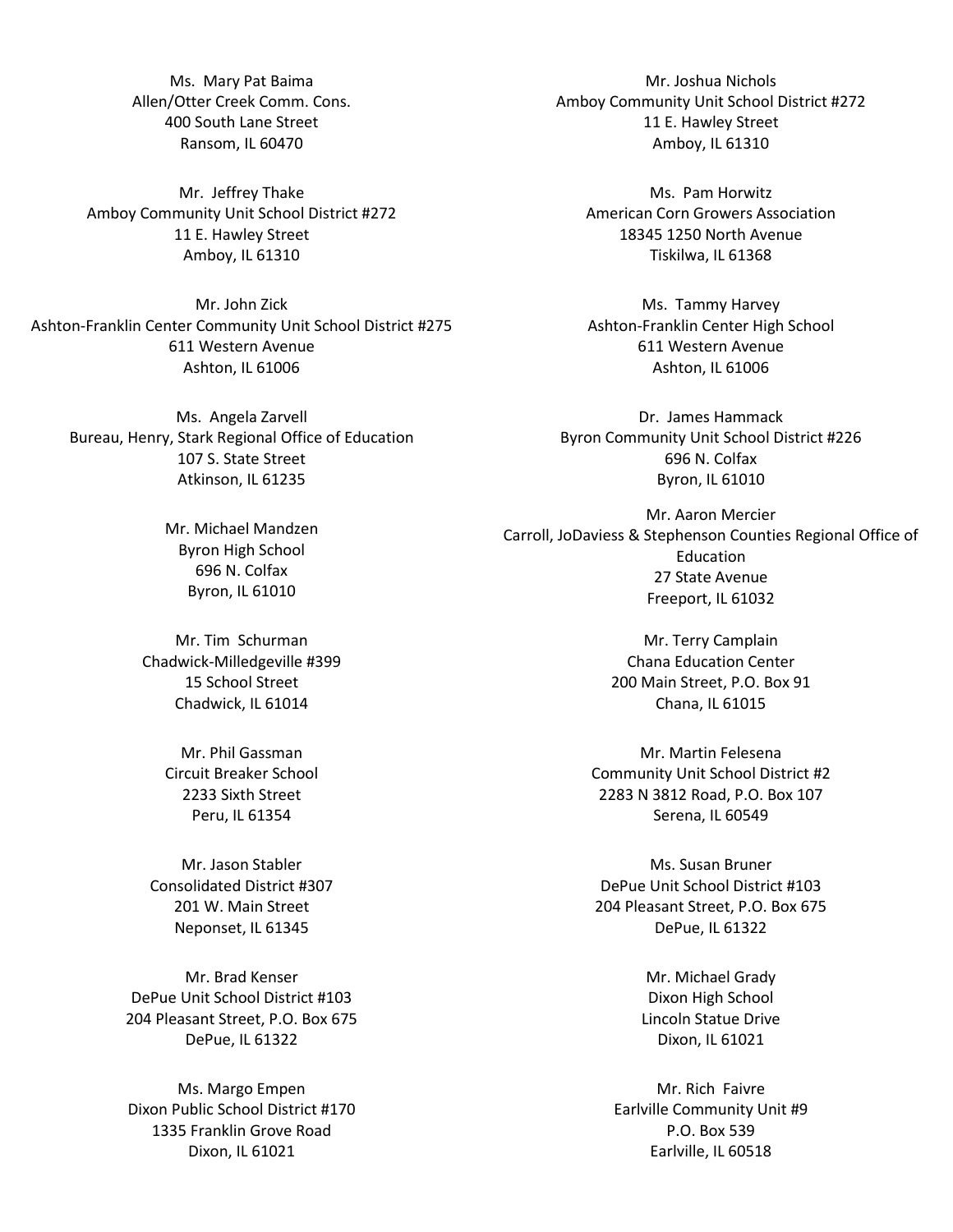Mr. Wade Winekauf Earlville Community Unit #9 415 W. Union St. Earlville, IL 60518

> Dr. Mark Hansen Eastland CUSD #308 500 S. School Drive Lanark, IL 61046

Mr. K. Bradley Cox Erie Community Unit District 520 Fifth Avenue Erie, IL 61250

Mr. Matt McKeel Focus House 3279 Highway 251 North Rochelle, IL 61068

Ms. Sheri Smith Forrestville Valley Community Unit School District #221 P.O. Box 665 Forreston, IL 61030

> Mr. Steve Bianchetta Galena #120 1206 N. Franklin Street Galena, IL 61036

Mr. Mike Struna Hall High School District #502 800 West Erie Street Spring Valley, IL 61362

Mr. Scott Anderson Highland Community College 2998 Pearl City Road Freeport, IL 61032

Ms. Bonnie Campbell IL Valley Community College 815 N. Orlando Smith Avenue Oglesby, IL 61348

> Ms. Joanne Kantner Kishwaukee College 21193 Malta Road Malta, IL 60150

Mr. Darren Sirianni East Dubuque Jr/Sr High School 200 Parklane Drive East Dubuque, IL 61025

> Ms. Monica Burkholder Eastland High School 600 S. School Drive Lanark, IL 61046

Mr. Kurt Beier First Institute 790 McHenry Avenue Crystal Lake, IL 60014

Mr. Travis Heinz Forreston Jr/Sr High School 601 E. Main Street Forreston, IL 61030

Mr. Craig Mathers Galena #120 1206 N. Franklin Street Galena, IL 61036

Ms. Beth Murphy Galena High School 1206 N. Franklin Street Galena, IL 61036

Mr. Jesse Brandt Hall High School District #502 800 West Erie Street Spring Valley, IL 61362

Ms. Liz Gerber Highland Community College 2998 Pearl City Road Freeport, IL 61032

Ms. Nancy Jean-Paige Jogerst Jo Daviess Area Vocational Center 950 IL Route #20 West Galena, IL 61036

> Dr. Jay McCracken LaMoille High School 801 S. Main Street LaMoille, IL 61330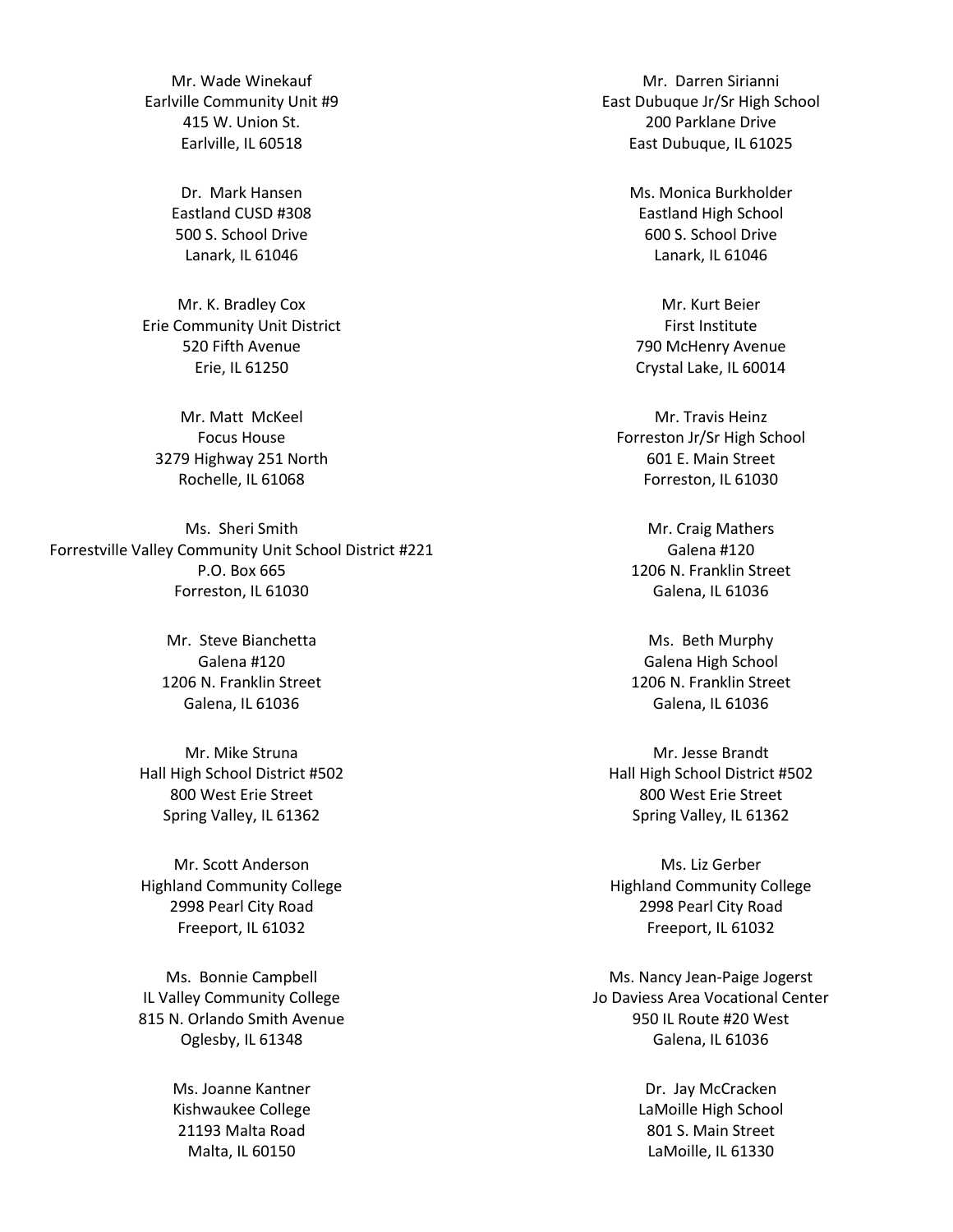Ms. Jennifer Ferguson LaSalle County Safe School 2233 Sixth Street Peru, IL 61354

Mr. Dan Marenda LaSalle-Peru Township High School 541 Chartres LaSalle, IL 61301

Whitney Rupp Learning Designs, Inc. 6001 N. Adams Street, Suite 100 Bloomfield Hill, MI 48304

Ms. Jodi Moore Leland Community School 370 N. Main Street Leland, IL 60531

Ms. Brooke Rick Marquette High School 1000 Paul Street Ottawa, IL 61350

Mr. Phillip Caposey Meridian Community Unit School District #223 207 West Main Street Stillman Valley, IL 61084

> Mr. Scott Vance Morrison School District 643 Genesee Avenue Morrison, IL 61270

M. Chris Sullens Neponset Consolidated School District #307 201W. Main St. Neponset, IL 61345

> Mr. Steve Terry NWCEP, Inc. 422 Third Street West, Suite 200 Ashland, WI 54806

Mr. Thomas Mahoney Oregon Community Unit School District #220 206 South 10th Street Oregon, IL 61061

Mr. Dwayne Mentgen LaSalle-Peru Area Career Center 200 Ninth Street Peru, IL 61354

Mr. Steven Wrobleski LaSalle-Peru Township High School 541 Chartres LaSalle, IL 61301

> Ms. Staci Stewart Lee County Probation 309 S. Galena, Suite 400 Dixon, IL 61021

Dr. Thomas Chiles Lena-Winslow #202 401 Fremont Street Lena, IL 61048

Ms. Denise Aughenbaugh Mendota Township High School District #280 2300 W. Main Street Mendota, IL 61342

Mr. Brian Maloy Milledgeville Elementary/High School IL Route #40, 100 E. 8th Street Milledgeville, IL 61051

> Ms. Skip Dettman LSSI 1261 IL Route 38 Nachusa, IL 61021

Ms. Jennifer Oetting Newman Central High School 1101 W. 23rd Street Sterling, IL 61081

Ms. Sharon Sweger Ohio Community School District #505 103 Memorial St, P O Box 478 Ohio, IL 61349

> Mr. Andrew Nelson Oregon High School 210 S. 10th Street Oregon, IL 61061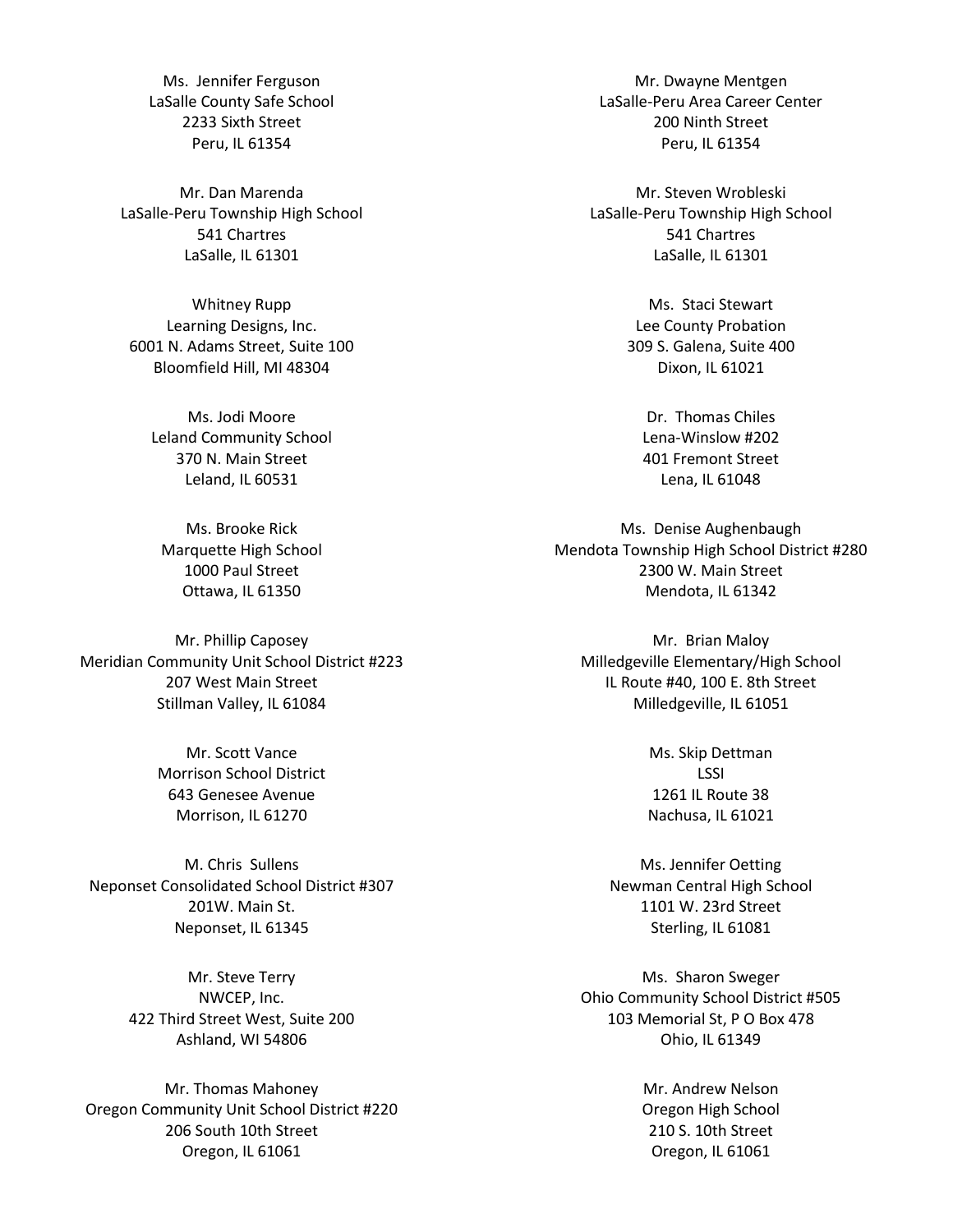Mr. Michael Cushing Ottawa Township High School #140 211 E. Main Street Ottawa, IL 61350

> Mr. Stan Adcock Paw Paw High School 511 N. Chapman Street Paw Paw, IL 61353

Mr. Andy Faivre Polo Community School District #222 100 Union Avenue Polo, IL 61064

> Mr. Andy Berlinski Princeton High School 103 S. Euclid Avenue Princeton, IL 61356

Mr. David Rogers Prophetstown-Lyndon-Tampico 310 Riverside Drive Prophetstown, IL 61277

Mr. Clayton Theisinger Putnam County CU #535 400 E. Silverspoon Avenue Granville, IL 61326

Ms. Martha Small Regional Office of Education #35 119 W. Madison Street, Room 102 Ottawa, IL 61350

Ms. Cindy Gordon Regional Office of Education #8 27 S. State Avenue, Suite 101 Freeport, IL 61032

Mr. Brad Albrecht River Ridge #210 School District 414 IL Route 84 S Hanover, IL 61041

> Mr. Larry Robbins Robbins & Associates 556 Merritt Avenue Oakland, CA 94810

Mr. Patrick Leonard Ottawa Township High School #140 211 E. Main Street Ottawa, IL 61350

> Mr. Chuck Schneider Paw Paw Jr./Sr. High School 511 North Chapman Street Paw Paw, IL 61353

M. Chris Rademacher Polo Community School District #222 100 Union Avenue Polo, IL 61064

Mr. Kirk Haring Princeton Township High School District #500 103 S. Euclid Avenue Princeton, IL 61356

> Mr. Carl Carlson Putnam County CU #535 400 E. Silverspoon Avenue Granville, IL 61326

Mr. Chris Dvorak Regional Office of Education #35 119 W. Madison Street, Room 102 Ottawa, IL 61350

Mr. Robert Sondgeroth Regional Office of Education #47 1001 West 23rd Street Sterling, IL 61081

Mr. Darryl Hogue River Bend School District 1110 Third Street Fulton, IL 61252

Mr. Mike Foltz River Ridge High School 4141 IL Route 94 South Hanover, IL 61041

Mr. Richard Craven Rochelle Township High School District #212 1401 Flagg Road Rochelle, IL 61068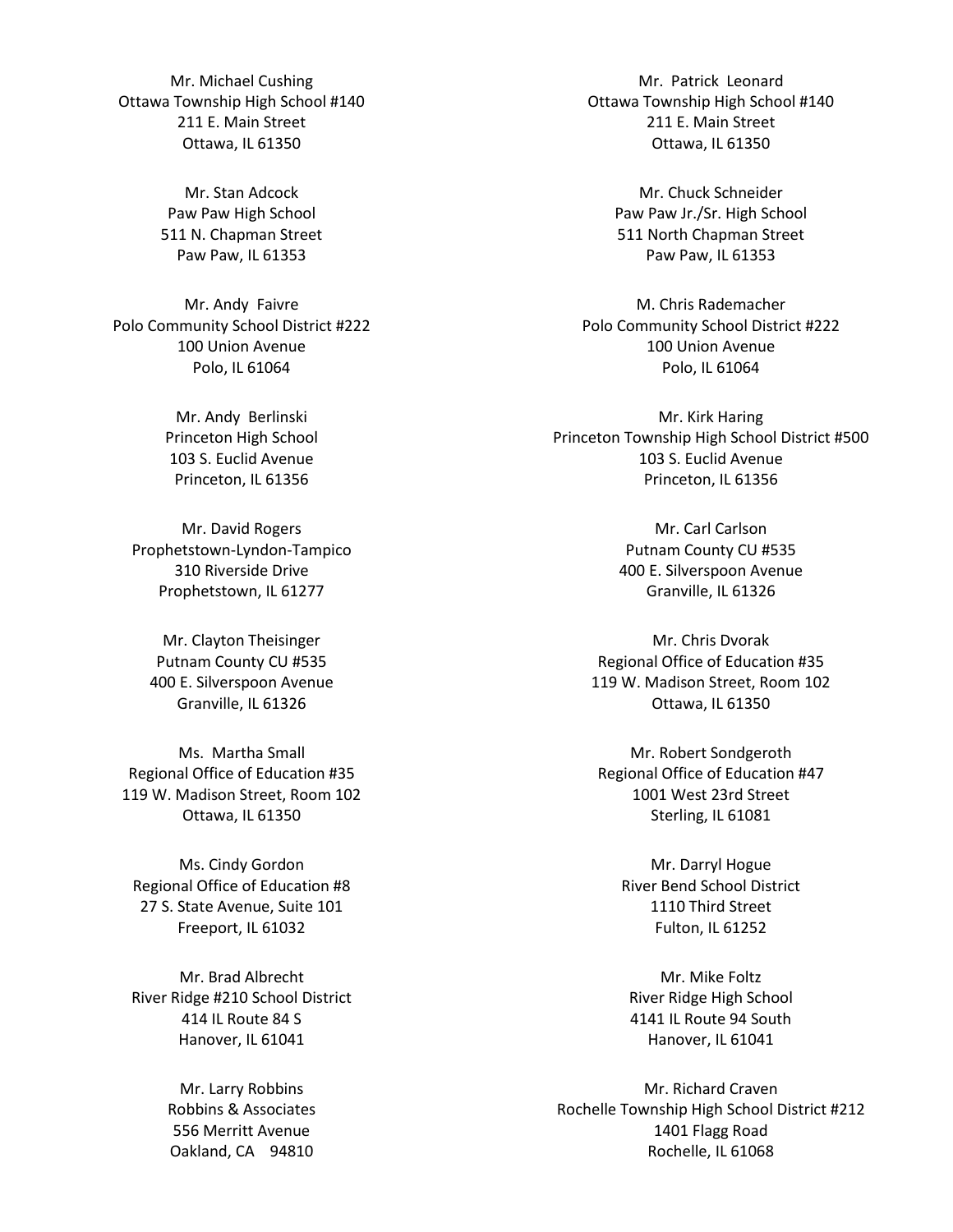Mr. Jason Harper Rochelle Township High School District #212 1401 Flagg Road Rochelle, IL 61068

Mr. Joseph Egelski Ross Innovative Employment Solutions 300 S. Riverside, Suite 1 St. Clair, MI 48079

Mr. Joshua West Sauk Valley Community College 173 IL Route 2 Dixon, IL 61021

> Mr. William Caron Scales Mound #211 210 Main Street Scales Mound, IL 61075

Dr. James Carlson Seneca Township High School 307 E. Scott Street, P.O. Box 20 Seneca, IL 61360

Mr. Spencer Byrd Serena Community Unit District #2 P.O. Box 107 Serena, IL 60549

> Ms. Lois Guyon Spring Lake Project 508 Columbus Road Streator, IL 61364

Ms. Eva Postula St. Bede Academy Route 6 West Peru, IL 61354

Mr. Tad Everett Sterling School District 410 E. LeFevre Sterling, IL 61081

Mr. Brad Brittin Streator Township High School 202 W. Lincoln Avenue Streator, IL 61364

Mr. Ron McCord Rock Falls Township HSD 301 101 12th Avenue Rock Falls, IL 61071

Ms. Lynn Fournier Ross Innovative Employment Solutions 300 S. Riverside, Suite 1 St. Clair, MI 48079

Ms. Sarah McFarlane Sauk Valley Community College 173 IL Route 2 Dixon, IL 61021

Mr. Matt Wiederholt Scales Mound High School 210 Main Street Scales Mound, IL 61075

Mr. Marty Voiles Seneca Township High School 307 E. Scott Street, P.O. Box 20 Seneca, IL 61360

> Ms. DeAnne White Sinnissippi Centers 325 IL Route 2 Dixon, IL 61021

Mr. James Hermes Spring Valley Consolidated School District #99 800 N. Richard St. Spring Valley, IL 61362

> Mr. Jason Austin Sterling High School 1608 4th Avenue Sterling, IL 61081

Dr. David Gilliland Stockton High School 540 N. Rush Street Stockton, IL 61085

Ms. Amy Jo Mascal Streator Township High School 202 W. Lincoln Avenue Streator, IL 61364